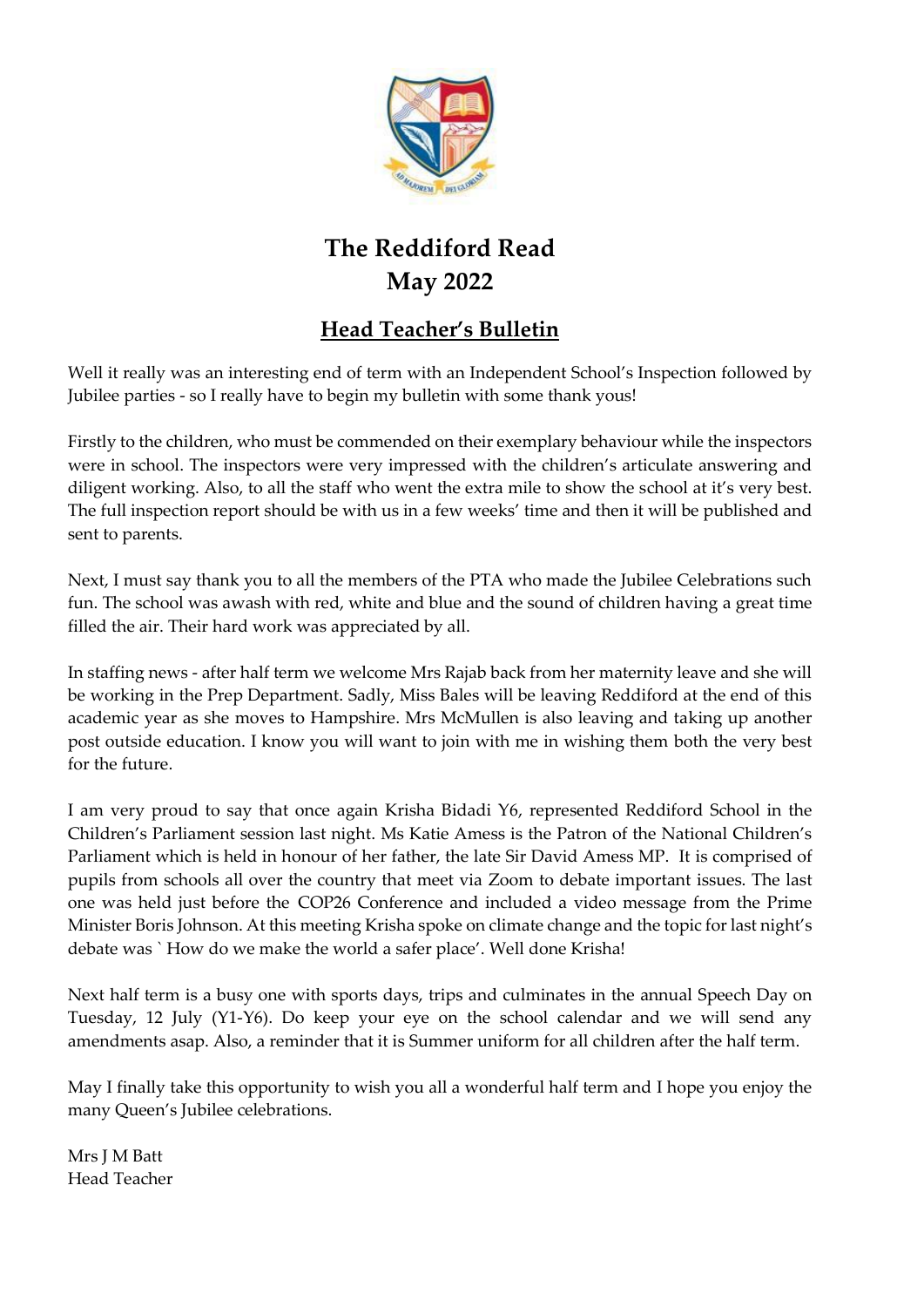#### **Lower School**

I would like to extend a very warm welcome to all the new children and families that have joined Reddiford this term. For some of the younger children it is their first venture into an educational setting due to Covid. A number of children have also joined us from other local schools and nurseries. They have all coped remarkably well and have now settled into their new environment.

#### **Jubilee celebrations**

It was so lovely to be able to welcome the PTA back into school for the Jubilee Day celebrations. The children had a fantastic day celebrating our Queen's Platinum Jubilee. The pizza and cup-cakes were wolfed down eagerly and the party bags caused great excitement. Thank you to the PTA for organising this event and the parents who assisted on the day.

#### **Trips**

Next half term is very busy with trips for all year groups. All permission slips will need to be returned if you have not already done so.

#### **Transition meetings**

Transition meetings will be taking place for parents of children entering the PS3+ class, Reception and Year 1 on Friday, 24 June, and Year 3 on Wednesday, 22 June. Please refer to your ParentMail letter for further details.

#### **Uniform**

All items on the uniform list are compulsory unless otherwise stated and **summer uniform is compulsory after half term.** Hopefully the weather will be nice enough for the children not to have to wear their "big" coat but please make sure that they do have their school cagoule and blazer to allow for changes in the weather. The children should also have their Reddiford sunhat for sunny days and once-a-day sun cream applied at home should you wish to use it.

#### **Whole school photograph**

There will be a whole school photograph taken on **Monday, 6 June.** This is the first day back after the half term and a lovely memento of the children's time at Reddiford. Summer uniform must be worn for this photograph.

I wish you a peaceful and sunny half term and hope that you have great fun with your families celebrating the Queen's Platinum Jubilee.

Mrs A McCabe Head of Lower School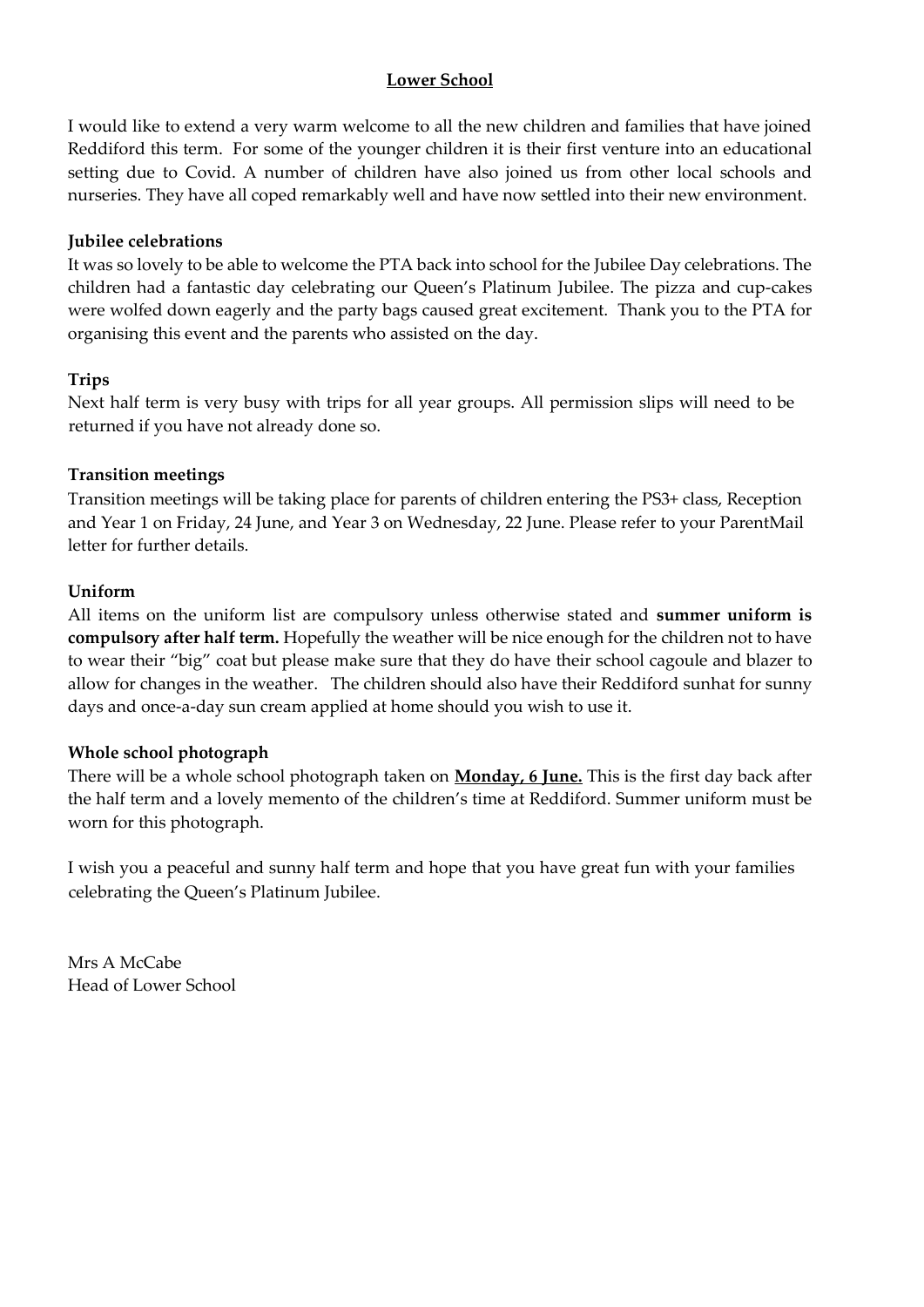#### **Upper School**

It has been a fantastic Summer Term, so far, in the Prep Department. We have seen a resumption of PTA events this past week – it was just wonderful to see staff and parents working together and the children having such a brilliant time. Again, we were able to welcome parents into the new gym (I think I can keep calling it that for a bit longer) for our Parent's E-Safety Workshop, which was a little scary in parts but hugely useful in advice and strategies we can use as parents to keep our children safe. (Please see the notices at the end of this Reddiford Read for useful links related to keeping children safe online).

Year 6 enjoyed an excellent field trip, on a lovely sunny day, taking field measurements and investigating the River Chess at the start of May. Year 5 then went into London, to Shakespeare's Globe, where they earned many positive comments, not just for their knowledge but also their exemplary conduct. Well done to them! Year 3 also managed to get out and about, with their visit to Kew Gardens where they enjoyed some expert-led activities and braved the treetop walkway – a real **high**light!

We were able to hold SATs again for the Year 6 children this year, alongside a return to our usual "exam week" – this week is very much meant to "normalise" the exam process for the children; to reduce the anxiety they might face in the key exams both at their secondary schools and during the process of moving to their secondary school. We also celebrated another successful year in the Junior Maths Challenge, which our Year 6 children take on and you can read about this on our website.

#### **Whole school photograph**

There will be a whole school photograph taken on **Monday, 6 June.** This is the first day back after the half term and a lovely memento of the children's time at Reddiford. Summer uniform must be worn for this photograph.

I know the staff will all enjoy a well-earned half-term break, following on from our ISI inspection, and I look forward to seeing and celebrating their findings with you next half term. Wishing you and your families a wonderful week: I hope you are able to celebrate Her Majesty's Jubilee with friends and family. See you next half-term!

Mr J Ford Head of Upper School

#### **Notices**

#### **Parent car share request**

A parent would like to enquire whether any other families are travelling to school from the Amersham area who would be interested in a car share. Please contact the school for further information if you are interested.

#### **E Safety – useful links for parents**

Following the parents' E Safety meeting this is the link for the parental resources [https://drive.google.com/file/d/1Va1EPGXO1Jsn9sGVxbUHIr5rjYnlnBgA/view?usp=sharing I](https://drive.google.com/file/d/1Va1EPGXO1Jsn9sGVxbUHIr5rjYnlnBgA/view?usp=sharing%20I)